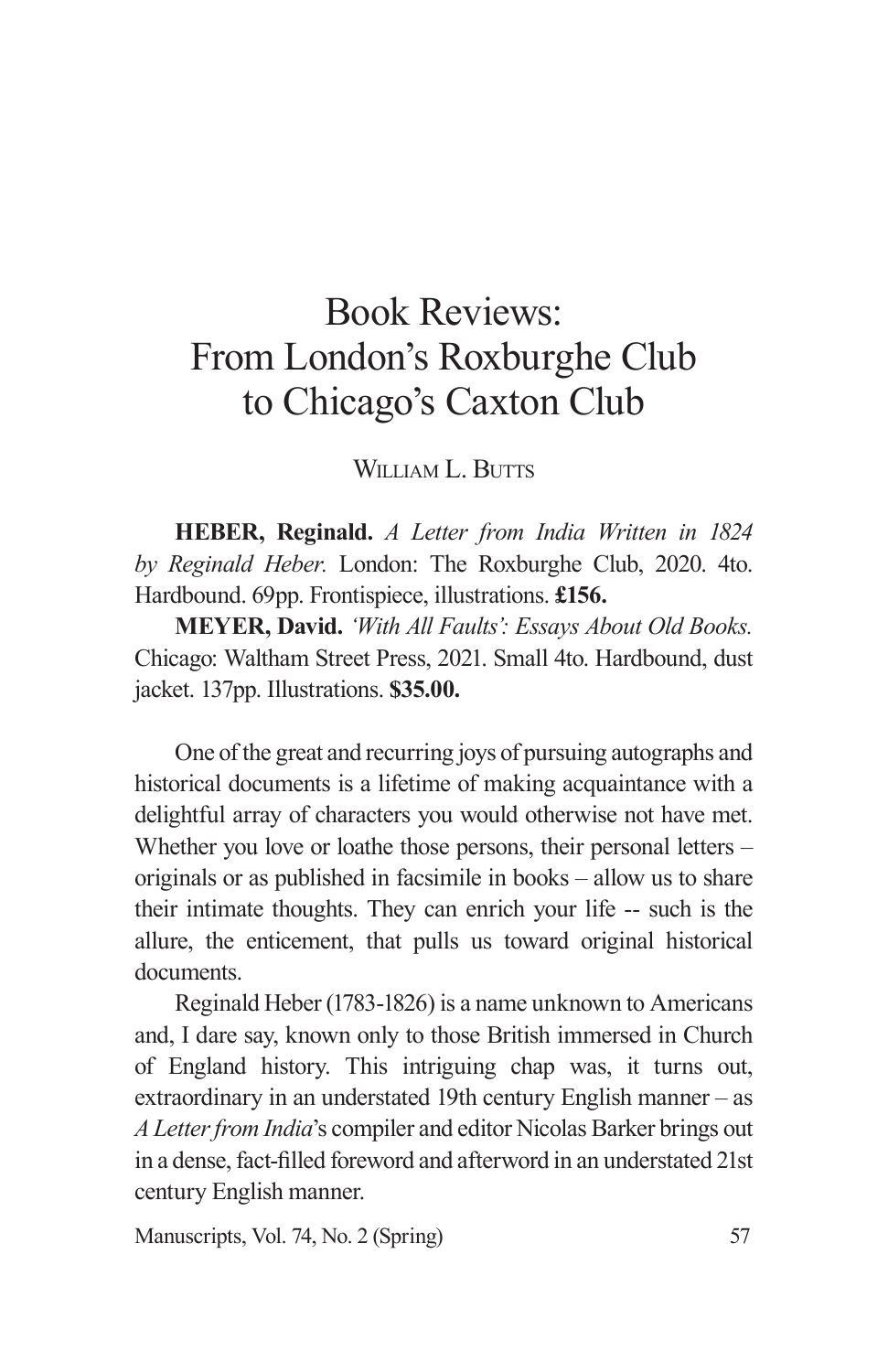## 58 MANUSCRIPTS

Nicolas Barker, in case you're not familiar, is the 89-yearold Grand Old Man of British book and print historians – former editor of *The Book Collector*, long-time British Library head of conservation, editor or author of *ABC for Book Collectors*, *Bibliotheca Lindesiana*, *Stanley Morison*, *Treasures of the British Library*, *Form and Meaning in the History of the Book* and a long string of other titles. Not to be confused with his American counterpart, Nicholas Basbanes of *A Gentle Madness* fame.

The venerable Roxburghe Club for whom Barker produced this volume is the first and at two centuries plus the oldest book club still operating in England, founded around 1812, and what

a pleasure to review one of their renowned publications in this column for the first time. Their membership has been fixed at forty since 1840. The complete roster appears in *A Letter from India*, one half gentry: five lords, four earls, four honorables, three dukes, two marquesses, two sirs, one lady, one prince. (And yes, it took all my restraint to *not* have those



lords a-leaping and conclude with a partridge in a pear tree.) The other half consists of non-gentry such as Barker and Christopher De Hamel, two of whose recent books have been reviewed in this column. None too shabby. Reserved for this membership best described as exclusive (Carl Sandburg's most disliked word in the English language) are forty copies of *A Letter from India* bound in red levant morocco and cloth, while for sale to the general public are 110 cloth-and-paper bound copies of the 150 total print run.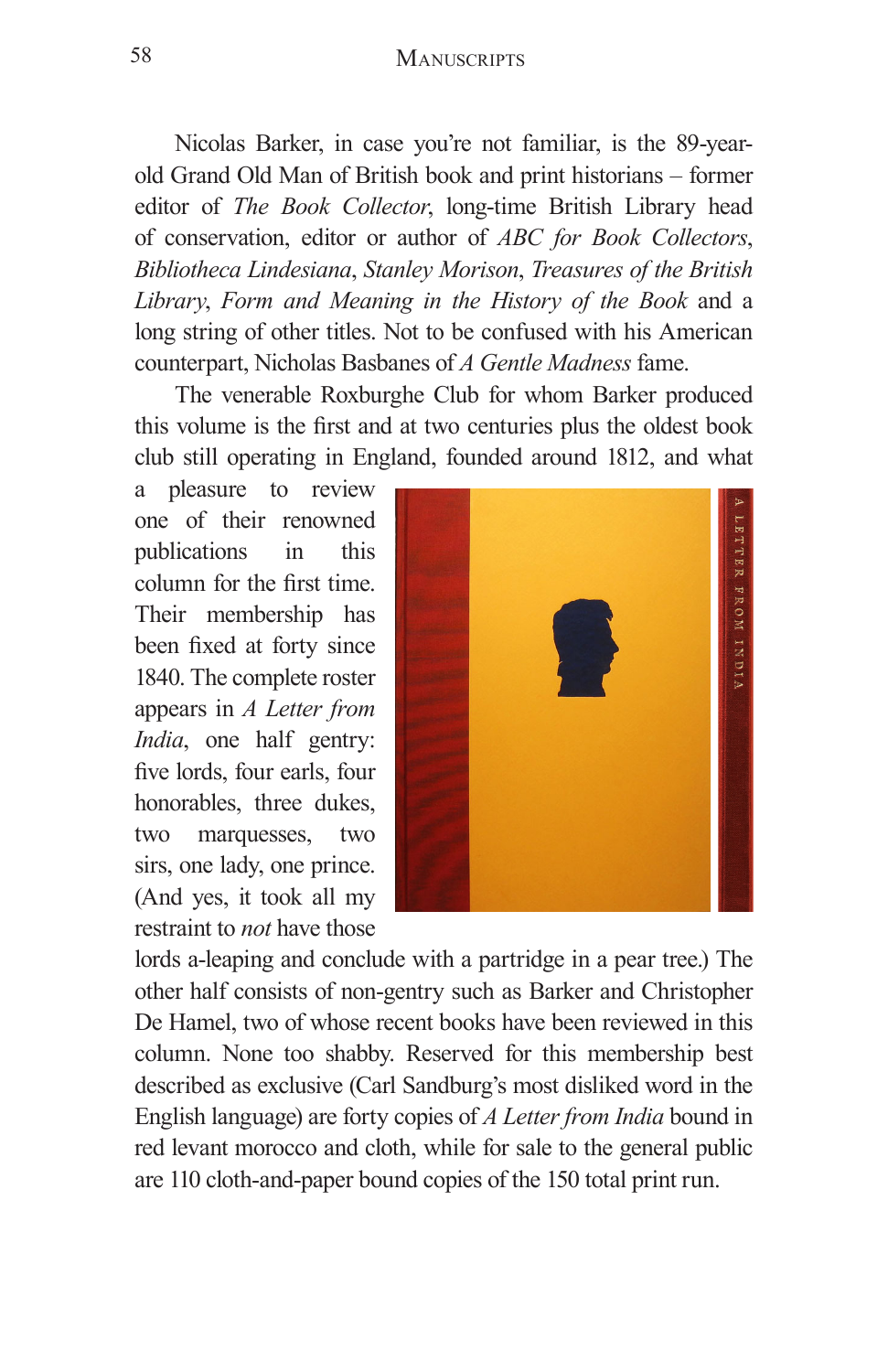*A Letter from India in 1824 by Reginald Heber* is simply a 12 page handwritten letter beautifully reproduced in faithful color on appropriate non-gloss stock together with word-for-word transcript on facing pages.

But before the reader delves into this amazingly meaty missive we learn in Barker's foreword about the life of this exceptional figure up to the time of the letter. Born into wealth and privilege, Heber was brilliant and well educated. It turns out that two centuries ago, before the endless television, music, film, internet, social media and other entertainment distractions that consume our time, some people became accomplished in multiple ways difficult to fathom today. Thus "as a young man Heber learned to draw and paint in watercolours," Barker writes, and the front and rear endpapers show two outstanding color examples of well-executed watercolor landscapes. Barker notes too that Heber "had written verse, light and more serious, from his earliest years," winning Oxford University's poetry prize and at age twenty seeing his verse history of the Holy Land from Moses through Napoleon published in 1803. He felt inclined to take religious orders, but not before traveling across northern Europe to avoid Napoleon's war and touring Russia and the East with a friend for a couple of years. In an age when extensive foreign travel was rare "he returned to a hero's welcome" and "found himself treated as an authority on eastern Europe, consulted by government" and in demand as a writer. Ordainment as a deacon and marriage followed, though showing himself as an energetic and ambitious country clergyman could scarce contain his talents; composing numerous church hymns helped, as did having another poetry volume published.

A man of such boundless skills could not long a rural cleric remain. Having worked his way up the church ranks and having influential friends in high church places, by age forty he was offered to succeed the first Bishop of Calcutta, who had died suddenly. All of this is simply back story to the dozen page letter that's the centerpiece of *A Letter from India*.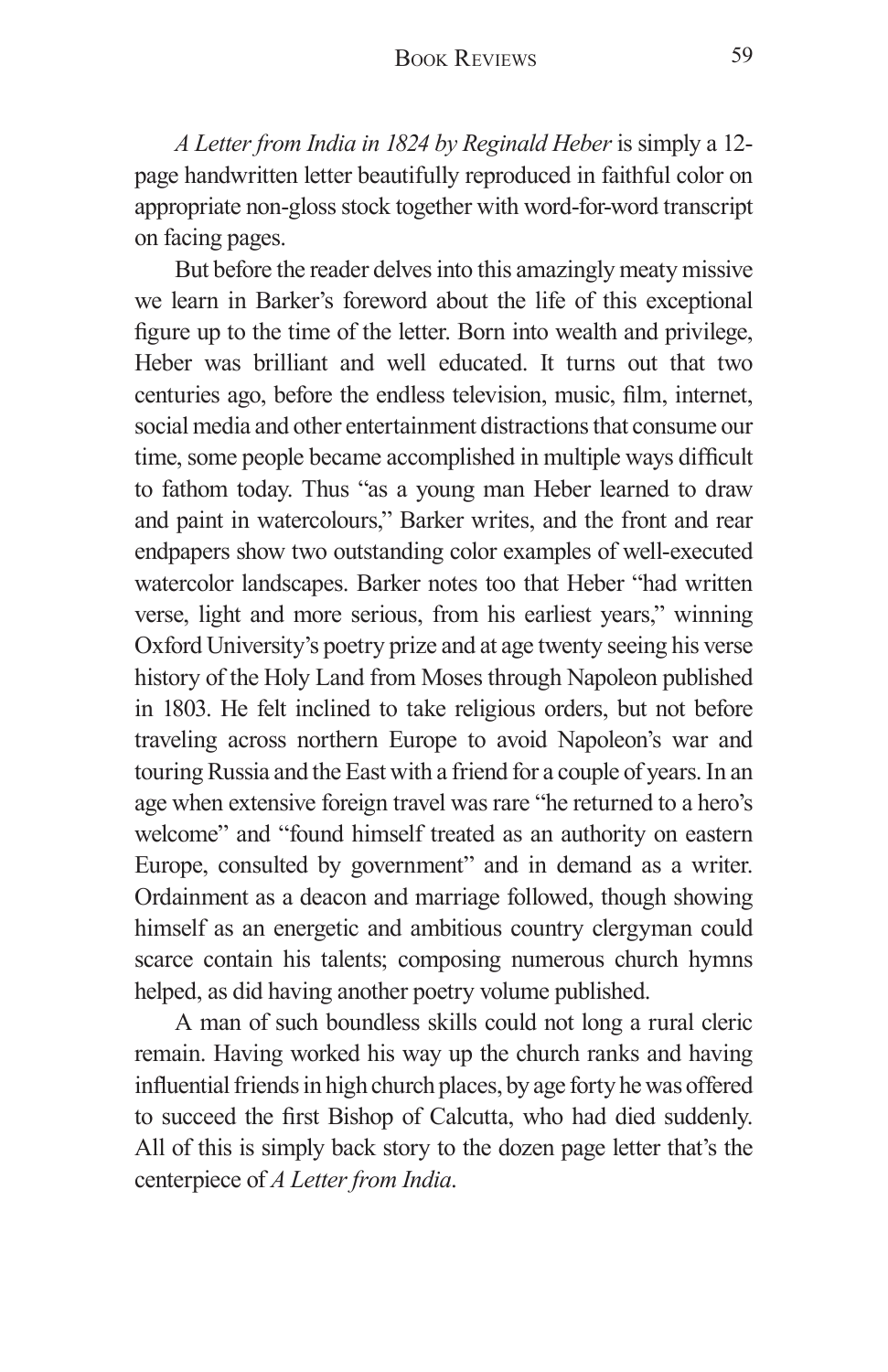Heber's book-chapter-length letter to a young female relative is the star of the show. *A Letter from India* really should be held up as a model of how to present a handwritten document as the central focus of a book – slim, elegant, handsomely photographed and finely typeset on high-quality paper, lovely to behold.

Writing from Tillyghur, India, in January 1824 from a grand country estate loaned him just three months after arriving in that country, this lively stream-of-conscious narrative describes in vibrant detail the avalanche of impressions this exotic locale rained upon him. The flat land and its lush fauna, the trees and fruits and crops, the fellow British and colorful locals he meets – in short, anything and everything – fall under his intense gaze and entertaining descriptive abilities.

On top of this, Heber illustrates the letter. Top of the opening page is a narrow, side to side likeness of this rural manor in its idyllic pastoral setting – quite stunning in brown ink and wash. Near the letter's middle, again at top, are two marvelous side-byside drawings of jungle scenes, one replete with elephant ("The above paltry little sketch may serve to explain… the forms of the trees and the general outline of the scenery"). At bottom of the final page is the largest: In foreground an ox brooding alongside a large rustic building (which he captions "Bengalee Shop, Bazar of Barrackpore") on the edge of a vast tropic landscape. Later, In Barker's afterword, we learn that Heber's journal is likewise illustrated "with his drawings, of landscape, wild life, the country people of all kinds, fishermen, women spinning, a 'beautiful' crocodile, swimming tortoises."

My only criticism of Barker's transcript facing each facsimile page is that the typeset text ought to follow the precise line breaks of the handwritten original, which eases close comparing. I also happened upon a few words in the handwritten text that somehow got missed in the transcript.

Barker's afterword chronicles Heber's all-too-brief existence following this letter. A journey to get to know his pastoral territory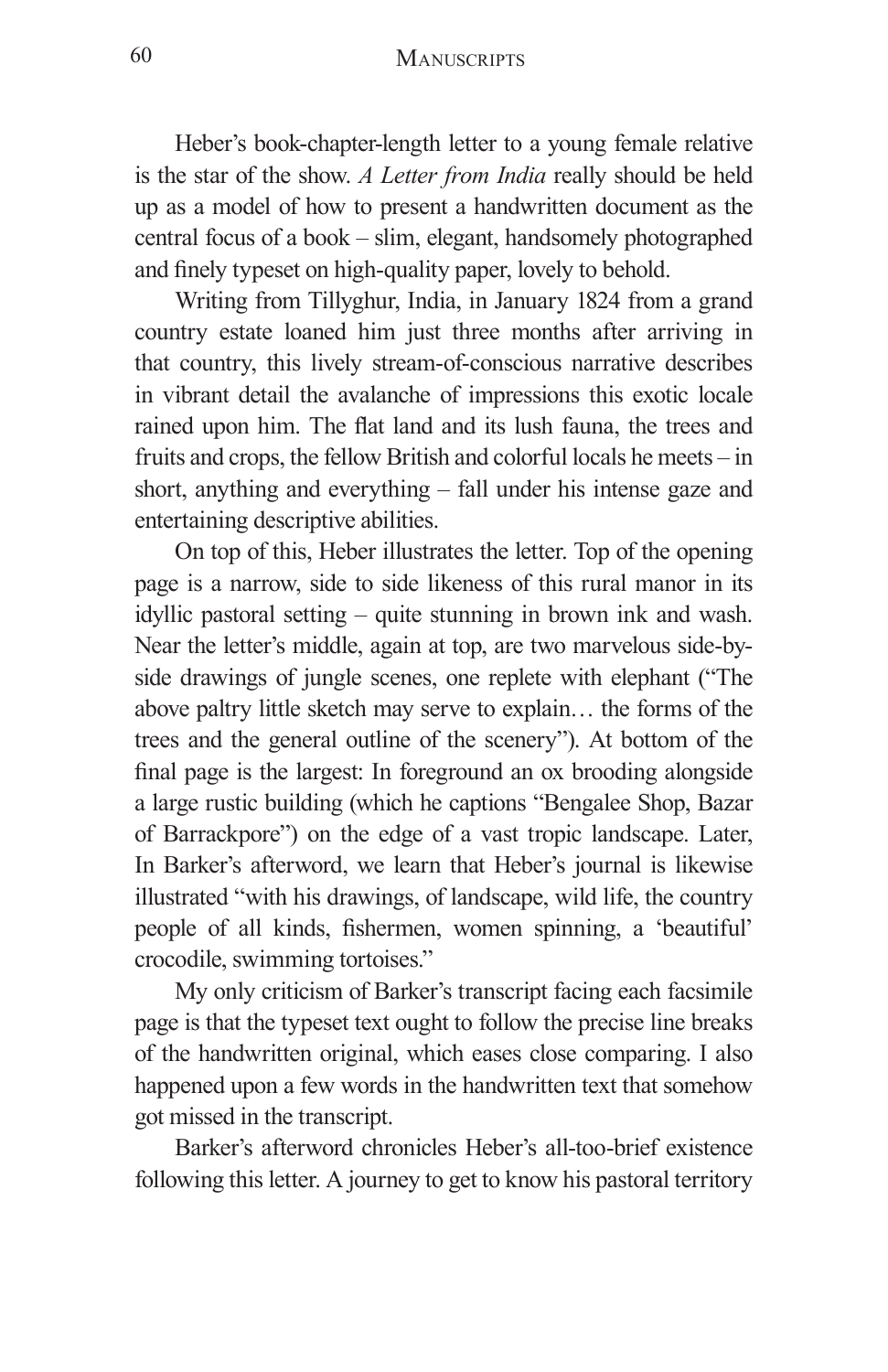with a large entourage ends up taking a staggering sixteen grueling months. Writes Barker, "he determined to embark on an extensive tour of his diocese, including all India north of a line between Bombay and Calcutta, consecrating four churches, at Dacca, Benares, Futteh Ghum and Meerut, en route…. One 15 June he set off, reluctantly leaving Amelia and the children behind. The party was in four boats, Heber himself and his chaplain in a sixteen-oared pinnace." Barker surveys this epic journey through city and country, observing jungles and famine, traveling by boat, elephants, and mules through plains to "the foothills of the Himalayas only sixty miles away, although visible in the haze." It proved invigorating if exhausting and he returned to Calcutta "a year and four months after they had set out, far longer than he had originally planned."

How exhilarating to meet someone Barker describes as "one of the heroes of missionary evangelism in the nineteenth century" in such a unique form as the Roxburghe Club's handsome *A Letter from India*. I look forward to my next encounter with the endearing, engaging polymath Bishop of Calcutta.

\_\_\_\_\_\_\_\_\_\_\_\_\_\_\_\_\_\_\_\_

It's been twenty years since I reviewed David Meyer's *Memoirs of a Book Snake: Forty Years of Seeking and Saving Old Books* in this column, and I'm pleased to see that his new *'With All Faults': Essays About Old Books* proves he is still at it. Meyer describes himself as "book scout, collector, dealer and publisher," and this new collection highlights all of these. Strangely enough, many years ago I read another bookseller memoir by another David with that exact same title. David Low's 1973 *'With All Faults'* (no subtitle) chronicles the bookish dealings of this quirky-as-only-Englishcan-be mid-century London bookseller. It was published in, of all places, Tehran, that hotbed of books about books publishing….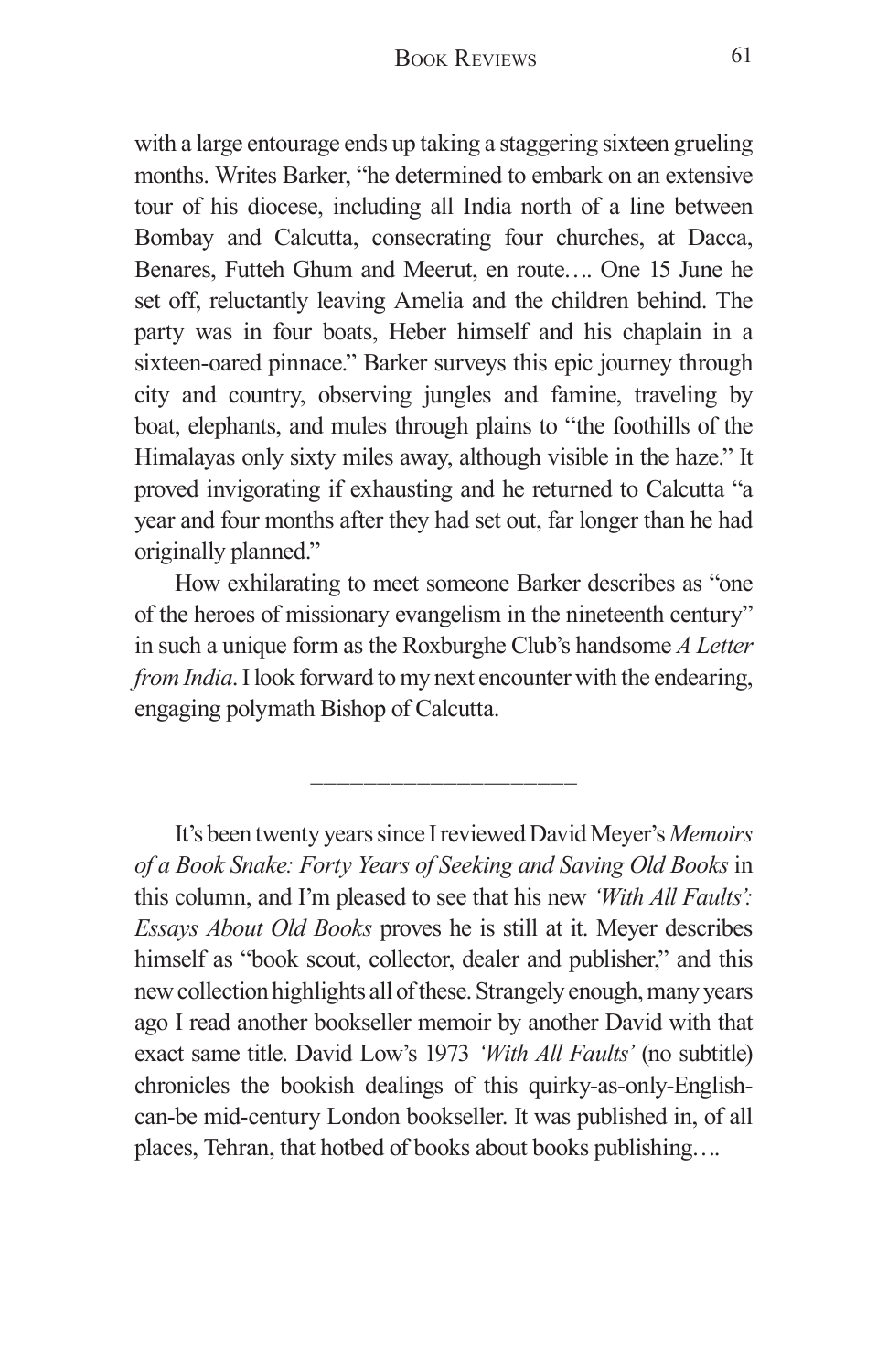## 62 MANUSCRIPTS

Oddball. Eccentric. Eclectic. Lacking index (pet peeve). Quirky as only English can be? Perhaps – and enjoyably so, for Meyer's baker's dozen of essays "on divers topics" (to cite a phrase found in many 18th and 19th century subtitles) truly elaborates its title. The phrase "with all faults" or "w.a.f." is bookseller jargon found mainly in auction catalogues and simply means "as is" – flaws, warts and all, you buy the book and no returns allowed. So too with Meyer's *'With All Faults': Essays About Old Books*. Remember the "Island of Misfit Toys" from the 1964 classic *Rudolph the Rednosed Reindeer*? Think of that as you peruse *'With All Faults', for*  Meyer is clearly drawn to the oddball books and persons that often populate the book world. These essays first appeared, by the way, in the *Caxtonian*, the fine journal published by The Caxton Club, Chicago's answer to London's Roxburghe Club – although at 125 years old only about half its age.

The title essay, "'With All Faults'," which strangely doesn't open the collection but appears one-third of the way in, highlights all manner of flawed books and book people that have crossed his path. There's his copy of the American holy of holies, Fitzgerald's *The Great Gatsby* –first edition, first issue, but seriously foxed throughout and lacking the iconic dust jacket. There's the Chicago bookseller who "had the terrible habit of gluing the front free endpaper of a book to the inside of the front cover. Why would he do this? Although I never attempted to pry up a glued-down page to see what was underneath, most likely a former owner's name, an inscription or, possibly, a bookplate was being covered…." There's his first edition of Faulkner's *The Sound and the Fury* with jacket "in second- or third-class condition" acquired from the friend of a girlfriend for forty dollars. Most amusing of all, Meyer chronicles his copy of Francis W. Grimm's 1929 *A Primer of Bookbinding*. What begins as a barely perceptible "Pinhole entrance" on the front board becomes one termite's epic journey as he narrates its crazed appetizer path around the preliminary leaves before an entrée through the entire text block, the path of destruction ending with a grand exit out the rear board.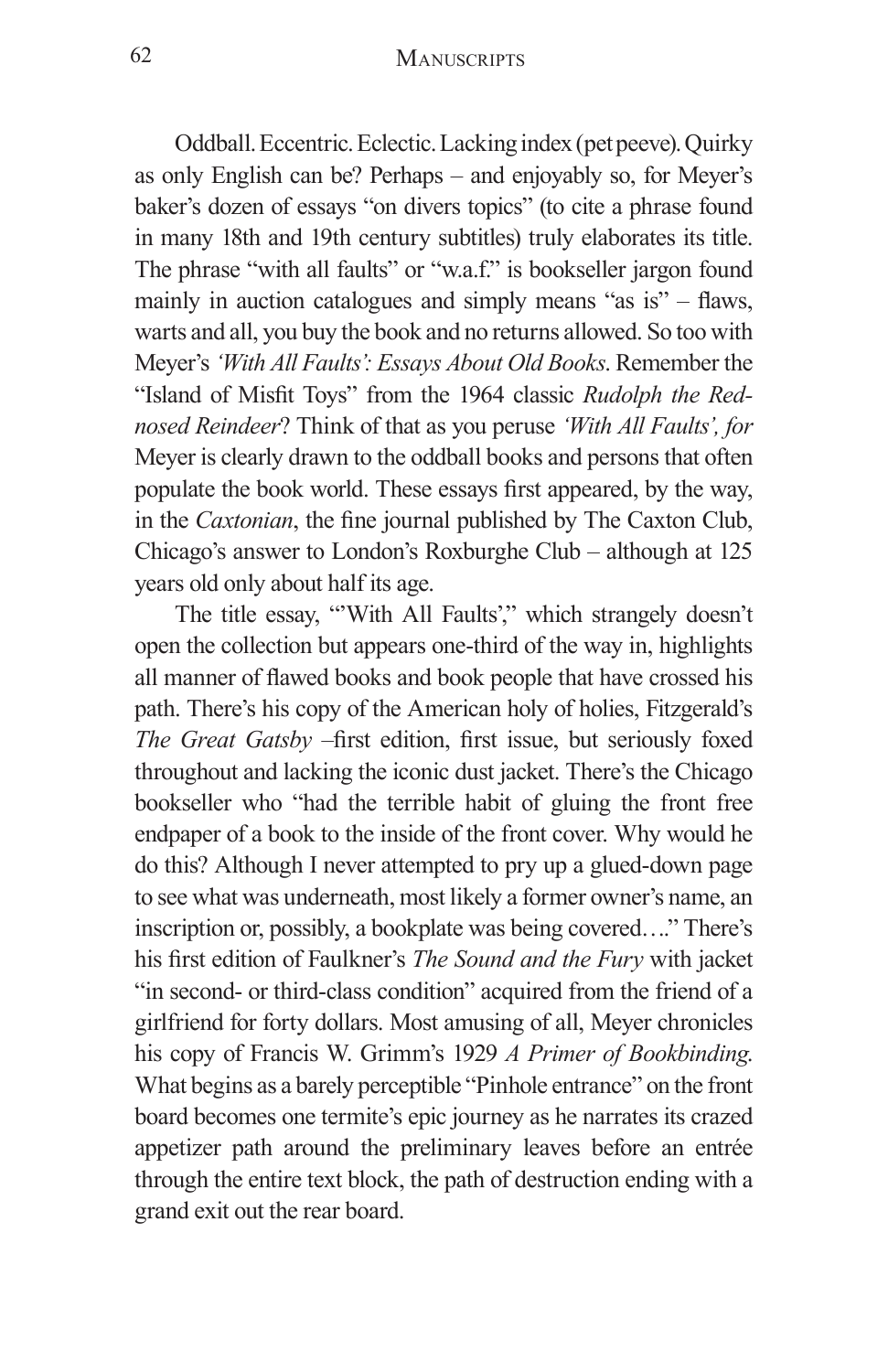To profile a few other chapters at random, take "Temptations." Meyer writes fondly of beloved elderly English professor Clyde "Toppy" Tull during his years at Cornell – but not *that* Cornell. "I attended Cornell College in Iowa in the 1960s," he writes, "a small liberal arts college a long way from the famous university in Ithaca, New York".

*Many of the books in his living room were by writers who had come to Cornell to read from their work. Sandburg, Edna St. Vincent Millay, John Crowe Ransom and others had been house guests of the Tulls. Toppy had recollections of all these people, but few of their books in his library were signed or inscribed to him. He simply did not care about books in this way. It was the moment that counted: Sandburg sitting in Toppy's favorite chair strumming his cigar, singing and reciting poems while students sat on the floor around him – that was what mattered.*

(In freaky coincidences that happen to this reviewer with uncanny frequency, I had actually driven through the tiny town of Mount Vernon, Iowa where Cornell is located days *before* reading this; and the day *after* reading this I catalogued a scarce 1935 Cornell chapbook we'd never handled before -- edited by who else but Clyde Tull.)

Meyer writes of helping Tull "clear his attic of the accumulated publications from those exciting times," for which Tull "gave me a copy of Sherwood Anderson's 1925 novel, *Dark Laughter*, in a bright but frayed dust jacket. Anderson had signed the half-title page…." Later, as a college senior, Meyer was shocked to find other of Tull's books in the library's circulating collection:

*…I came across several volumes of Robert Frost's poetry. Opening one book after another, I was astonished to find that Frost has transcribed some of his most famous poems*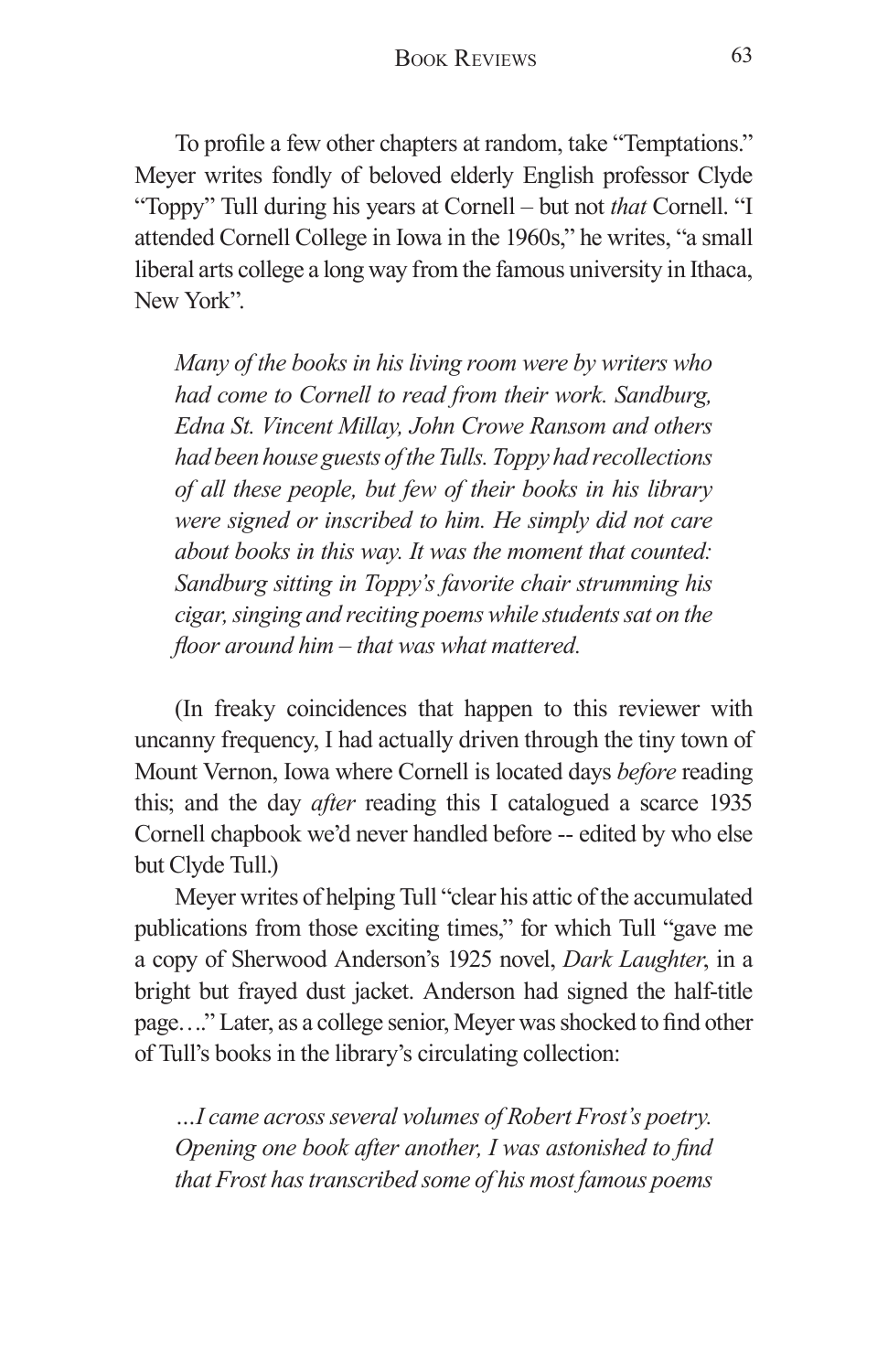## 64 MANUSCRIPTS

*on their flyleafs and signed his name. I immediately took the books to the check-out desk, thinking as I went that although there was no evidence to support my belief, they had most likely belonged to Toppy. The books sat on the shelf above the study desk in my dorm room…as I tried to decide what to do. I dearly wanted to rescue them from the open shelves and was surprised they had survived for as long as they had, still in good condition decades after Frost had inscribed them…. A few days [after returning them] the books were back on the open shelves.*

In one memorable chapter with the fun title "Short. Vast. Tipsy." Meyer remarks, "I've always been intrigued by oddball books…. Strange, peculiar, unique, unusual… the list of appropriate adjectives goes on without actually defining such books." Indeed, anecdotes about strange books and stranger people inform *'With All Faults'* at every turn. Such book "puppies," to use the description applied to damaged books by our mutual friend, the much-missed Chicago bookseller Terry Tanner, lies at the heart of *'With All Faults'.* The above-mentioned chapter simply profiles three selfpublished titles that captured Meyer's fancy. "Short" describes 4'8" Chicagoan Daniel Y. McMullen, whose *The Experiences of a "Little" Man* (1900) discusses the challenges of being a short person and how to handle them. "Vast" describes *Celestia* (1958) by Chicago suburbanite James Thomas Magnan, who (tongue in cheek?) formed his own "sovereign power," named it the Nation of Celestial Space, proclaimed its territory as outer space and attempted to legitimize it with this book. "Tipsy" describes a leatherbound 1910 facsimile edition of the 1723 title *Ebrietatis Encomium; or, the Praise of Drunkenness*, which celebrated inebriation in several languages.

Autograph aficionados will find fodder galore throughout 'With All Faults'. In two central chapters, "Signed & Inscribed" and "Signed & Inscribed, Revisited," Meyer visits a hodgepodge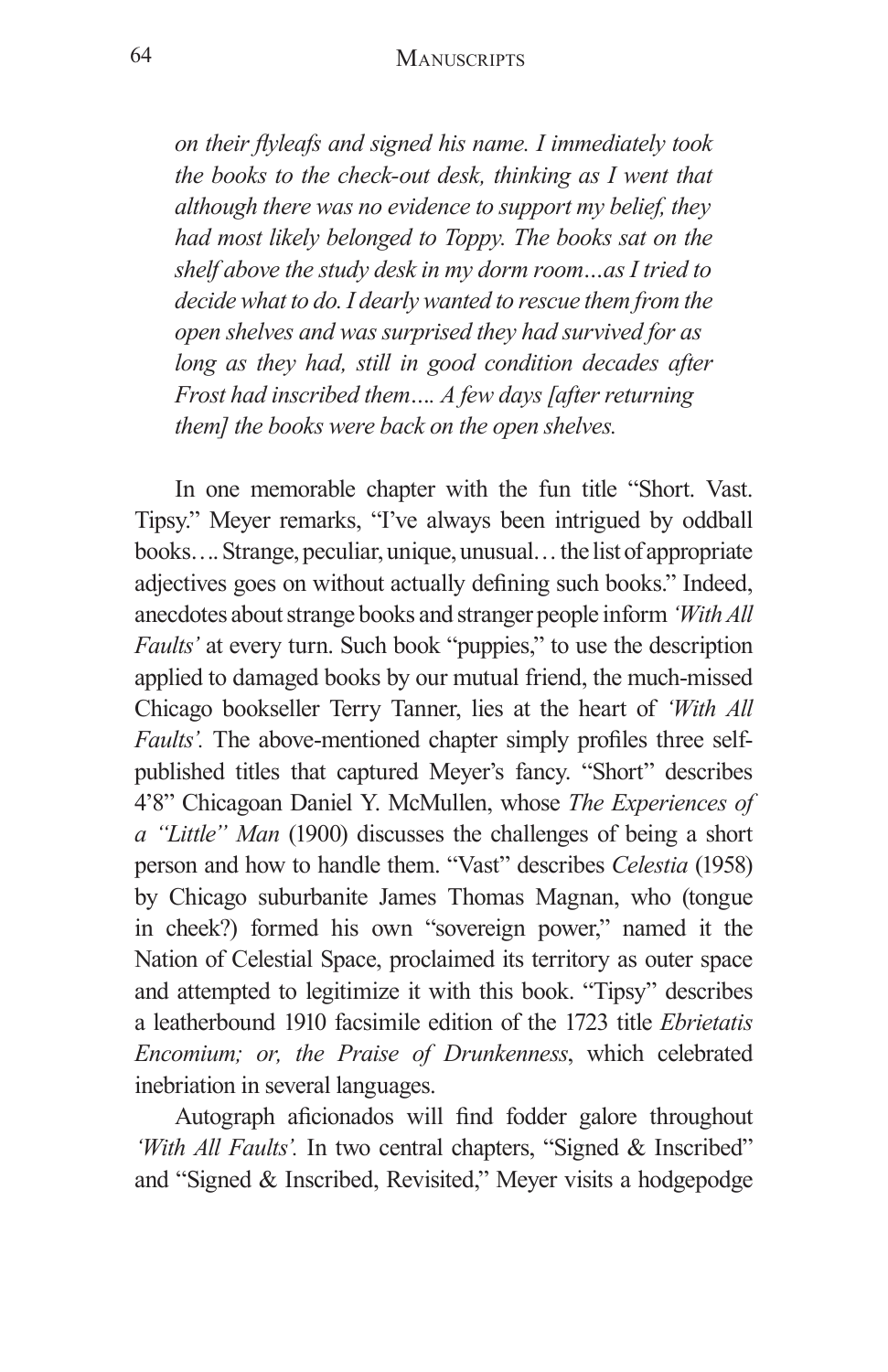of bookish enthusiasms he has undergone. There was British novelist and essayist Richard Le Gallienne, whose once popular and now wildly uncollected romances he collected for years in signed copies. (Apparently I share his penchant for the quirky, as the Le Gallienne titles in my collection were inscribed to me by his daughter, actress Eva Le Gallienne.) There are nice memories of Meyer's brief friendship with famed poet Tillie Olsen, which began at



New Hampshire's notable MacDowell Colony writer's retreat in 1968 when he was a budding young writer. A quaint note from her including a map she drew directing him to her cabin there is pictured. Also illustrated is her inscription in his copy of Olsen's best-known book, *Tell Me a Riddle*, in which she writes out Herman Melville's poem "Art." He recalls, "She made 16 changes in my copy of the book, inking out, inserting, and transposing words and correcting typographical errors. One sentence in the text was obliterated by erasing."

Meandering essays on other motley topics include "Mysteries of Pulps Revealed" – not the lurid detective and sci-fi magazines on the 1930s and '40s so avidly collected, but the late 19th century nonfiction pamphlets on every arcane topic imaginable cheaply printed by a confusing maze of obscure, interchangeable publishers. It's a category that defies description and is seldom collected, so slapdash, illogical, contradictory, and outrageously inconsistent is their presentation. Pirated portions abound, copyright data is practically nonexistent, huge textual anomalies aren't the exception but the rule…. that only scratches the surface of making sense of